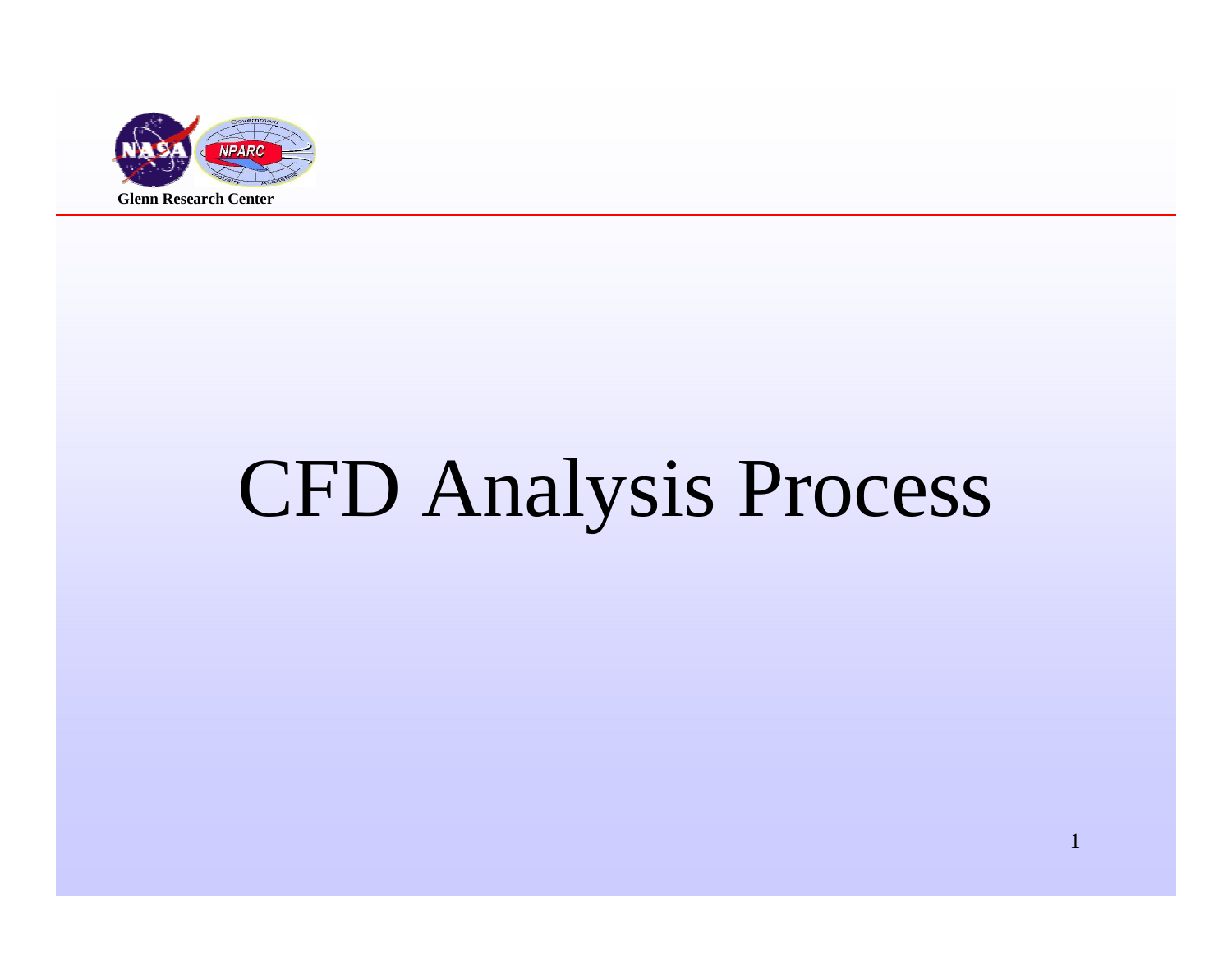

## CFD Analysis Process

- 1. Formulate the Flow Problem
- 2. Model the Geometry
- 3. Model the Flow (Computational) Domain
- 4. Generate the Grid
- 5. Specify the Boundary Conditions
- 6. Specify the Initial Conditions
- 7. Set up the CFD Simulation
- 8. Conduct the CFD Simulation
- 9. Examine and Process the CFD Results
- 10. Further Analysis?
- 11. Report the Findings

*The objective is confidence that the CFD results provide accurate,credible, and useful information.*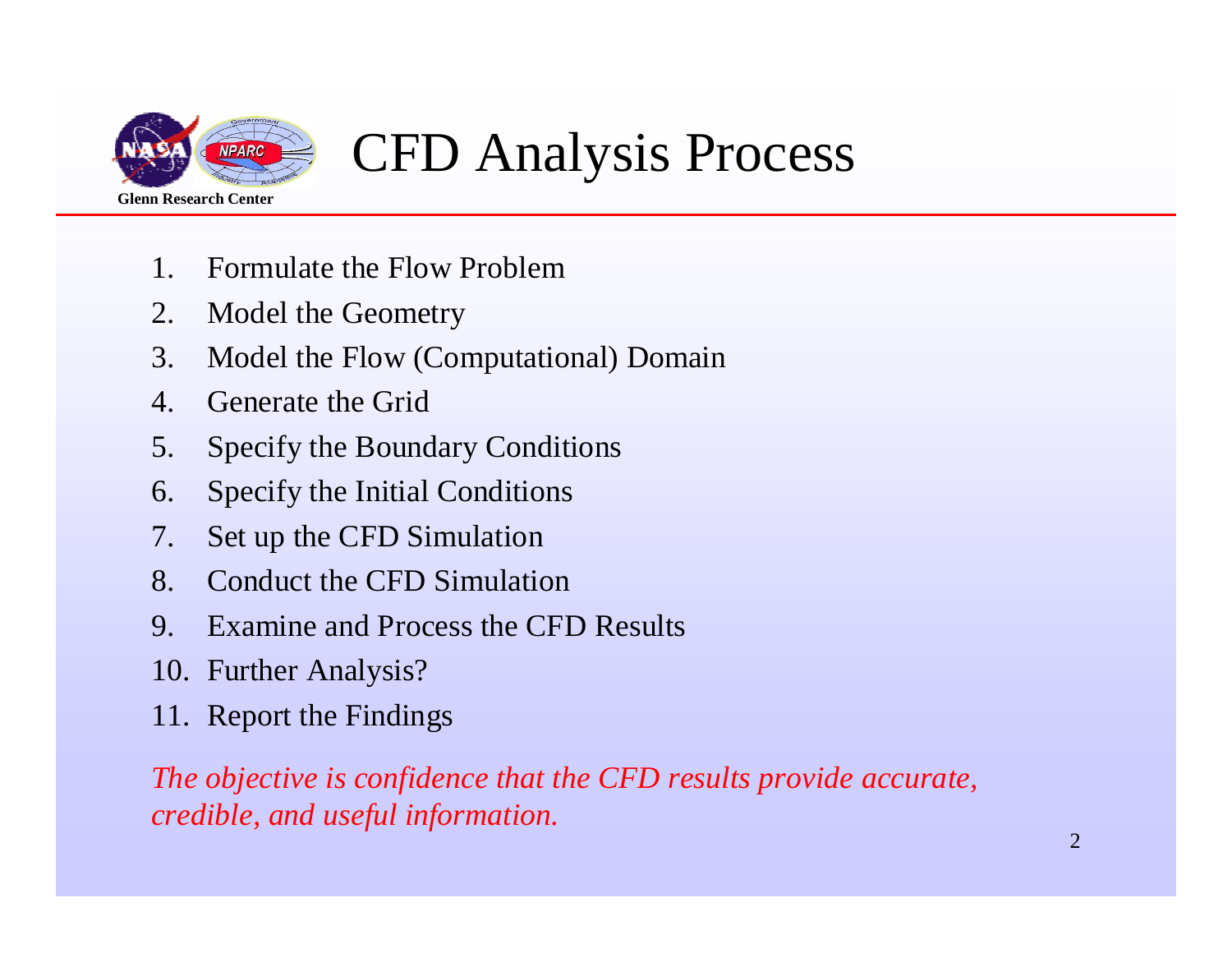

## 1) Formulate the Flow Problem

#### Determine the following:

- 1. What is the objective? Engineering quantitiesPerformanceProof of concept
- 2. What is known?
	- Freestream conditions**Geometry** Configuration
- 3. What analysis approach to use?Steady or unsteady flow? Are viscous forces important?Are shocks present? What equations to solve?What other flow models are needed?



#### **ONERA M6 Wing**

- Section coordinates and wing tip shape
- Tunnel test section: M, Re,  $T_t$
- Wing: <sup>α</sup>
- Aerodynamics quantities to determine: Static pressure distributions (loading)Lift and drag coefficients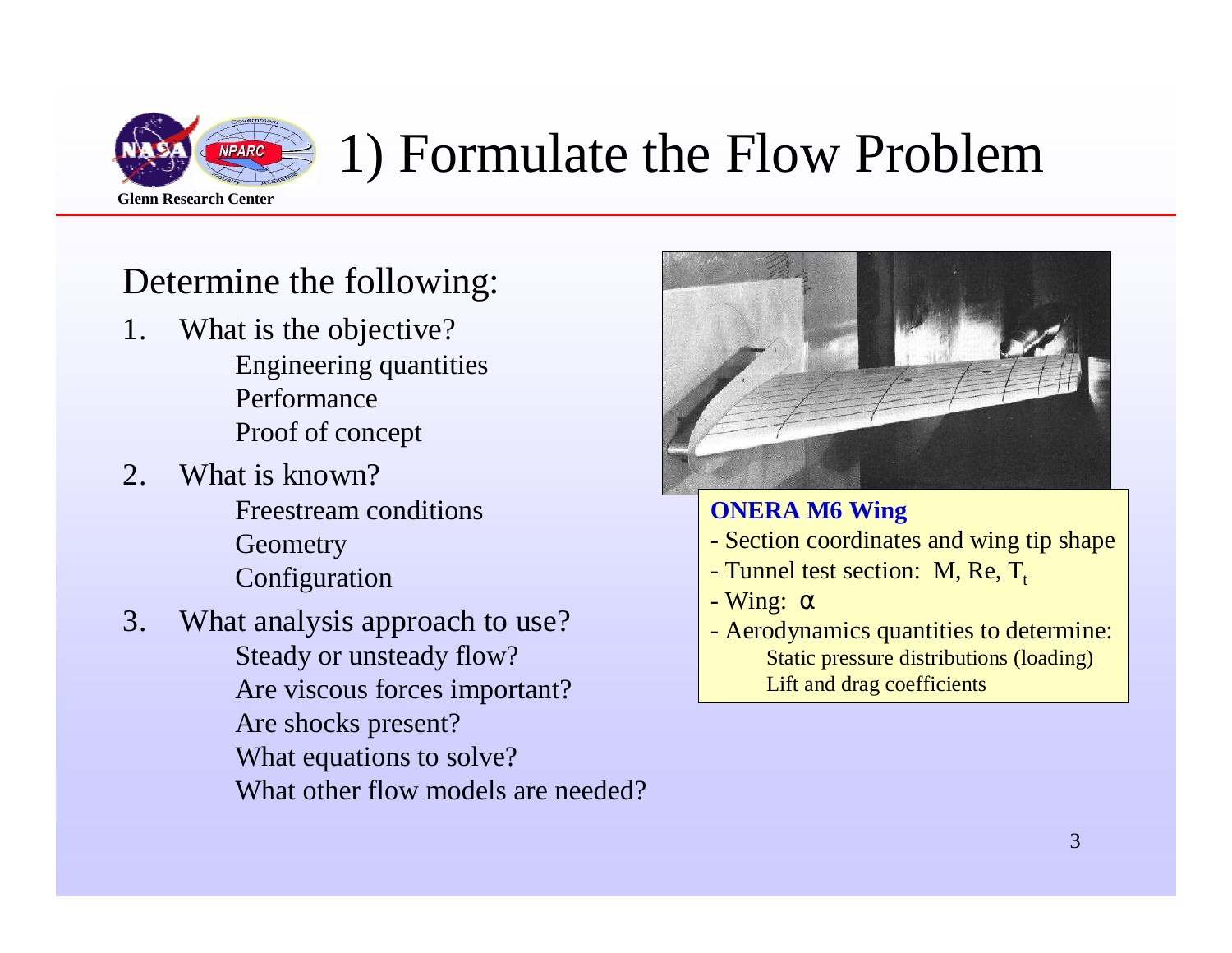

### 2) Model the Geometry

#### Determine the following:

- 1. What geometric features are significant?Steps, leading edges, trailing edges
- 2. Any simplification of the geometry needed?Smooth over small steps
- 3. What computational format for geometry?Lines, curves, surfacesCAD file format (IGES, Step, …)



#### **ONERA M6 Wing**

- Table of airfoil coordinates
- Drawing of planform shape
- Develop a CAD model of wing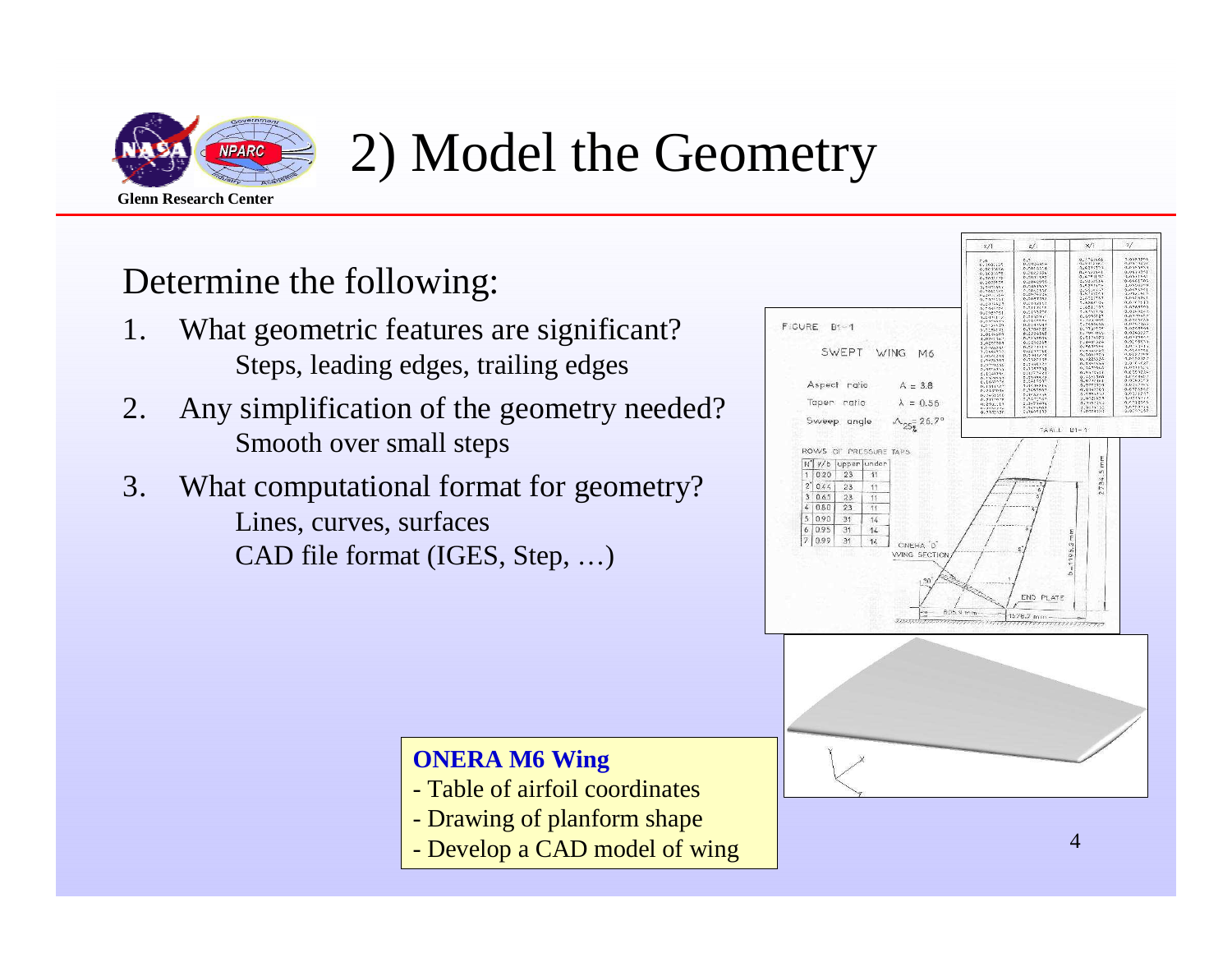

### 3) Model the Flow Domain

The flow (computational) domain is the control volume (bounded by the control surface) in which the flow field is computed.

- •Body is part of surface of flow domain.
- • The geometry of the flow domain is also computationally modeled (CAD).
- $\bullet$  Shape of the flow domain usually considers the grid topology (this is especially true of structured grids).
- • Extent of flow domain depends on choice of boundary conditions.
	- Subsonic flow boundaries need to be farther out since waves travel in all directions.
	- Supersonic flow boundaries can be closer to body if one considers wave motion.
	- Reflection (flow symmetry) planes can effectively reduce the size of the flow domain.



- Reflection plane at root of wing
- Farfield boundaries out 15 chord lengths
- Outflow boundary downstream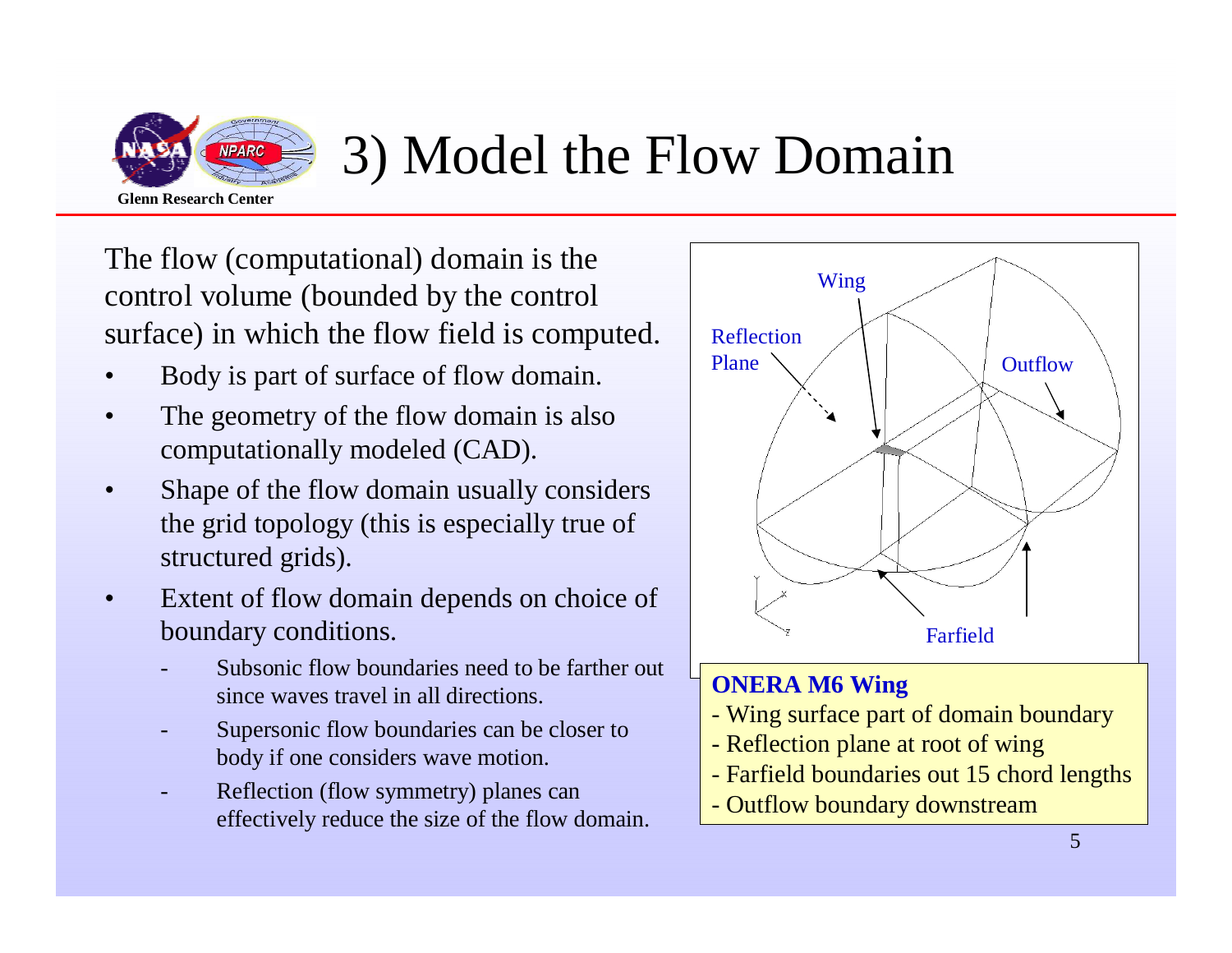

### 4) Generate the Grid

A grid is generated within the flow domain.

- • The grid consists of finite-volume cells on which the CFD equations are approximated.
- • The flow domain may be divided into zones for various reasons:
	- -Simplify grid generation.
	- -Reduce memory requirements.
	- -Divide grid for parallel computation.
- •Grids can be structured or unstructured.
- • Software packages are available for grid generation: Gridgen, ICEM CFD, VGRID.

#### **ONERA M6 Wing**

- Single-zone C-grid wrapped about the wing
- Cluster grid normal to wall (y<sup>+</sup>≈30)
- Clustering downstream helps resolve wake
- Stretch grid away from wing (15-20%)

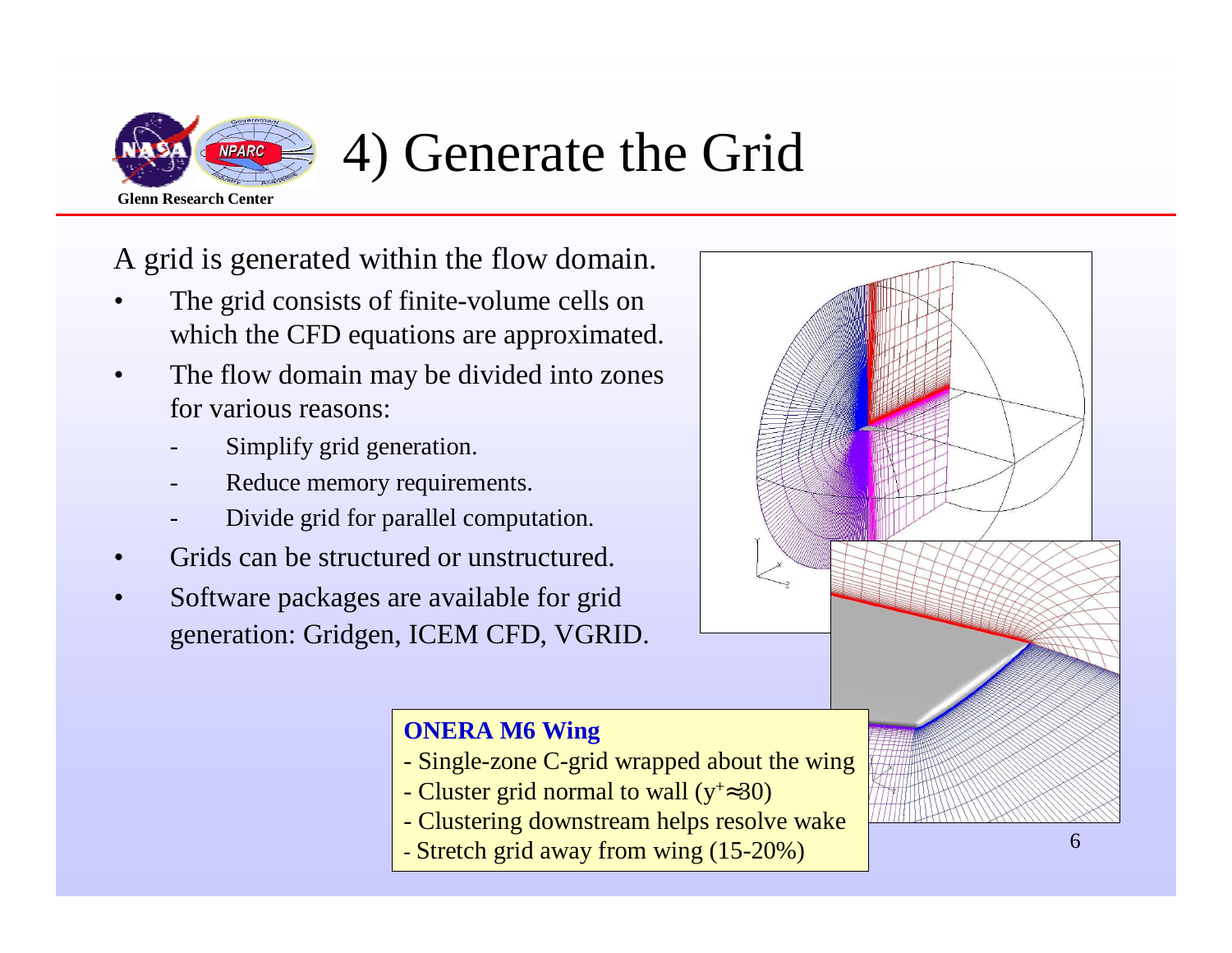

## 5) Specify the Boundary Conditions

Numerical conditions need to be applied at the boundaries of the flow domain and zones.

- • Specify types of boundary condition:Viscous (no-slip) wallInflow / outflowReflectionCoupled
- • Zone-to-zone boundaries and overlapped zones require topology and coupling specifications.
- • Specification of boundary conditions may be part of grid generation package.
- • Additional inputs may be required in the flow code input process (i.e. flow rates, pressures,…).

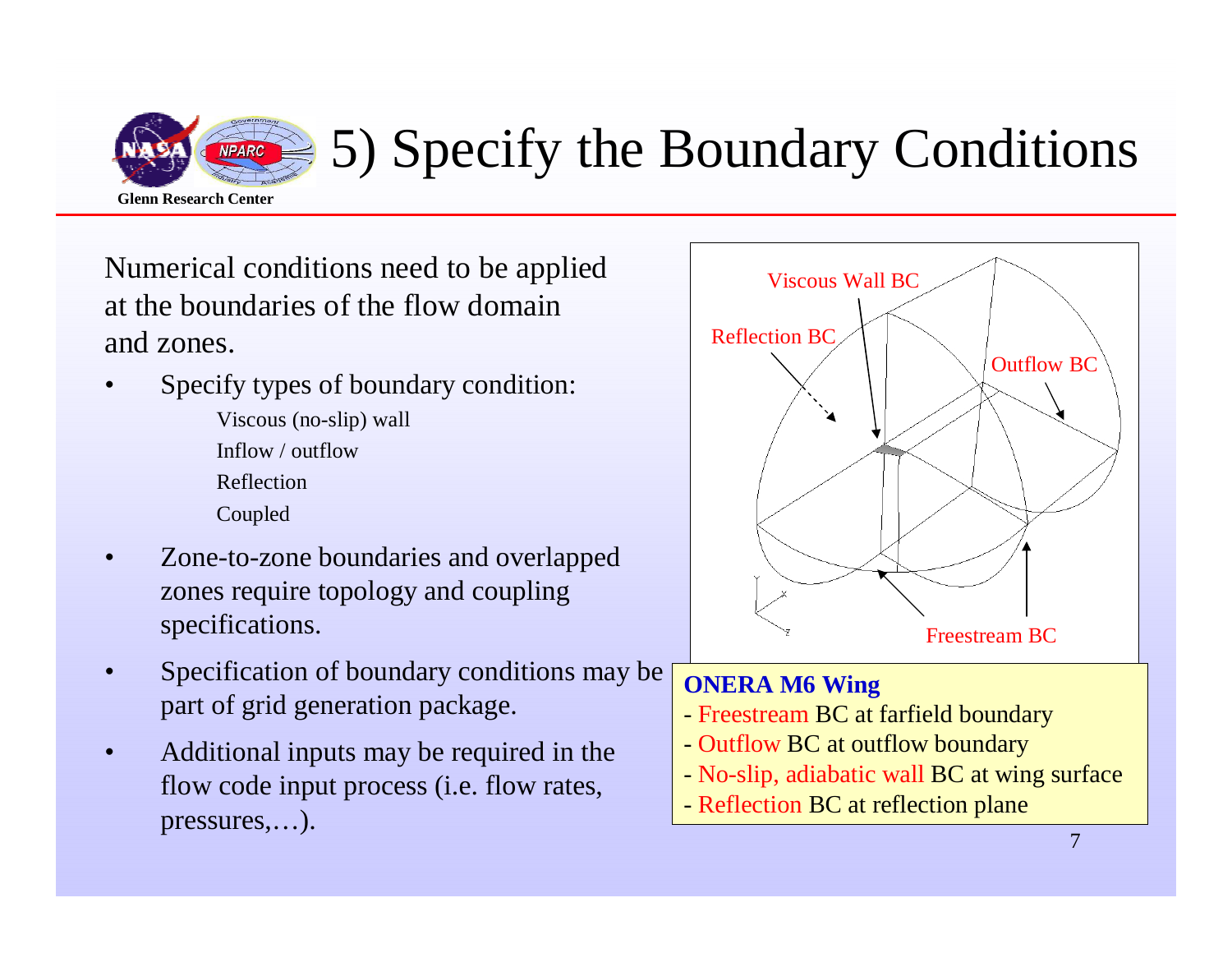

## 6) Specify the Initial Conditions

Marching numerical methods require a flow field from which to start.

- • One choice is to start with a uniform flow field with conditions of the freestream or inflow conditions.
- • Initial transients in the flow at the start of the marching may inhibit convergence and perhaps cause the simulation to fail.
- • An auxiliary program can be developed to approximate the final solution to enhance convergence.
- • An initial solution that satisfies mass conservation helps simulations of internal flows.

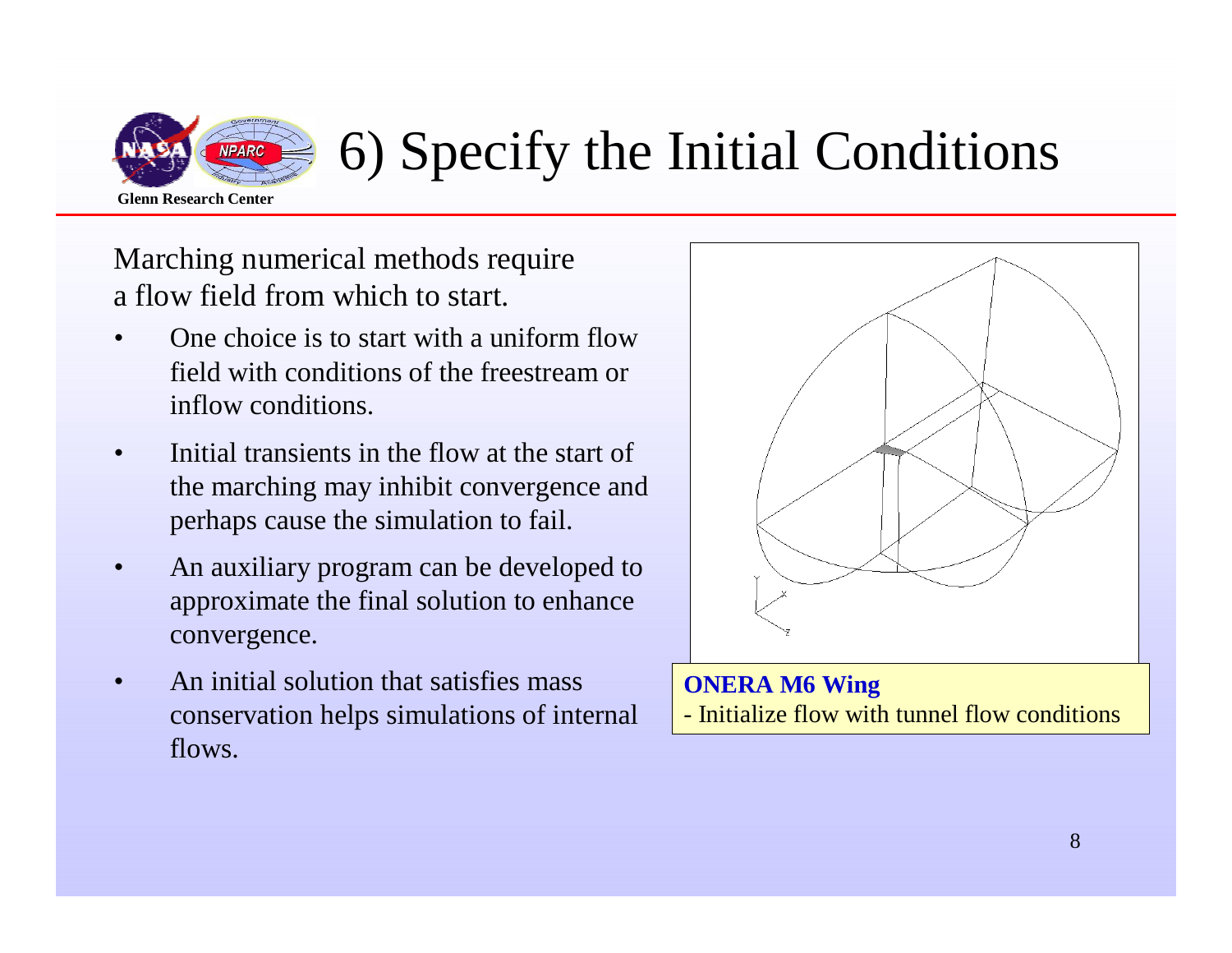

## 7) Set Up the CFD Simulation

#### The simulation requires several input files:

Grid file Initial solution file Input data file Auxiliary files (i.e. multi-processor, local boundary conditions, chemistry,…)

#### Input Data File

Reference state

Freestream flow conditions (Mach, p, T, Re)Configuration (angle-of-attack & sideslip)

#### Physical model inputs

Dimensionality (3D, 2D, axisymmetric)Flow equations (RANS, PNS, Euler)

Turbulence modelGas model / chemistry

#### Numerical algorithm inputs

 Time-marching / space-marchingExplicit / implicit operatorsDamping schemes Convergence accelerationConvergence monitoring

#### **ONERA M6 Wing**

 Common Grid File (m6wing.cgd)Common Solution File (m6wing.cfl)Input Data File (m6wing.dat)Multi-Processor Control File (m6wing.mpc)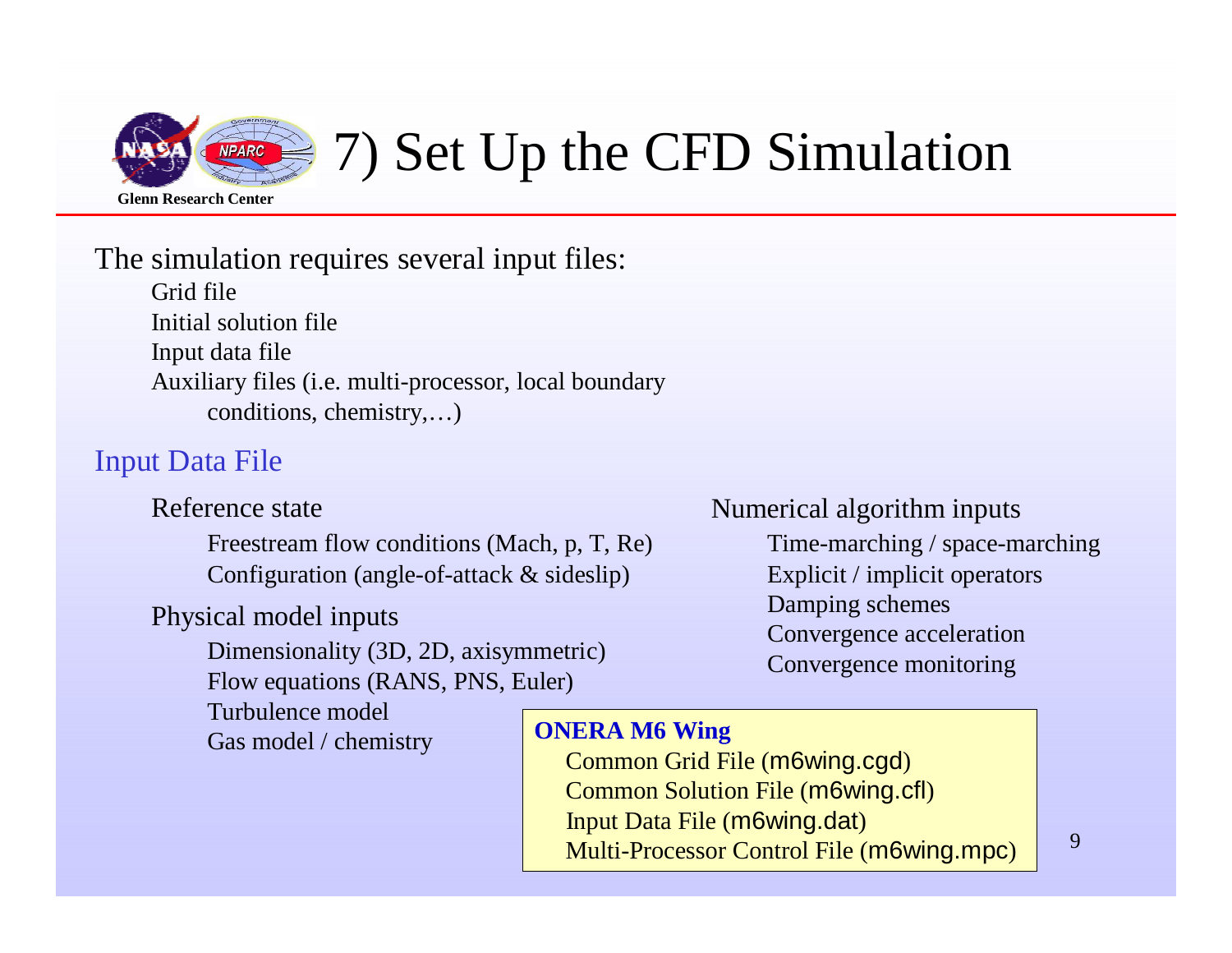

### 8) Conduct the CFD Simulation

- • Simulations typically require CPU times on the order of hours and days.
- • Marching methods are monitored to determine iterative convergence.
- • Residuals of conservation equations should approach zero as the number of iterations increases.
- • Satisfaction of conservation statements (mass, momentum, energy, …) are also useful for monitoring iterative convergence.
- • Convergence to design / performance quantity (lift, drag, recovery) is often a critical test for iterative convergence.



#### **ONERA M6 Wing**

 Monitored the residuals, as well as, the lift and drag on the wing with number of iterations.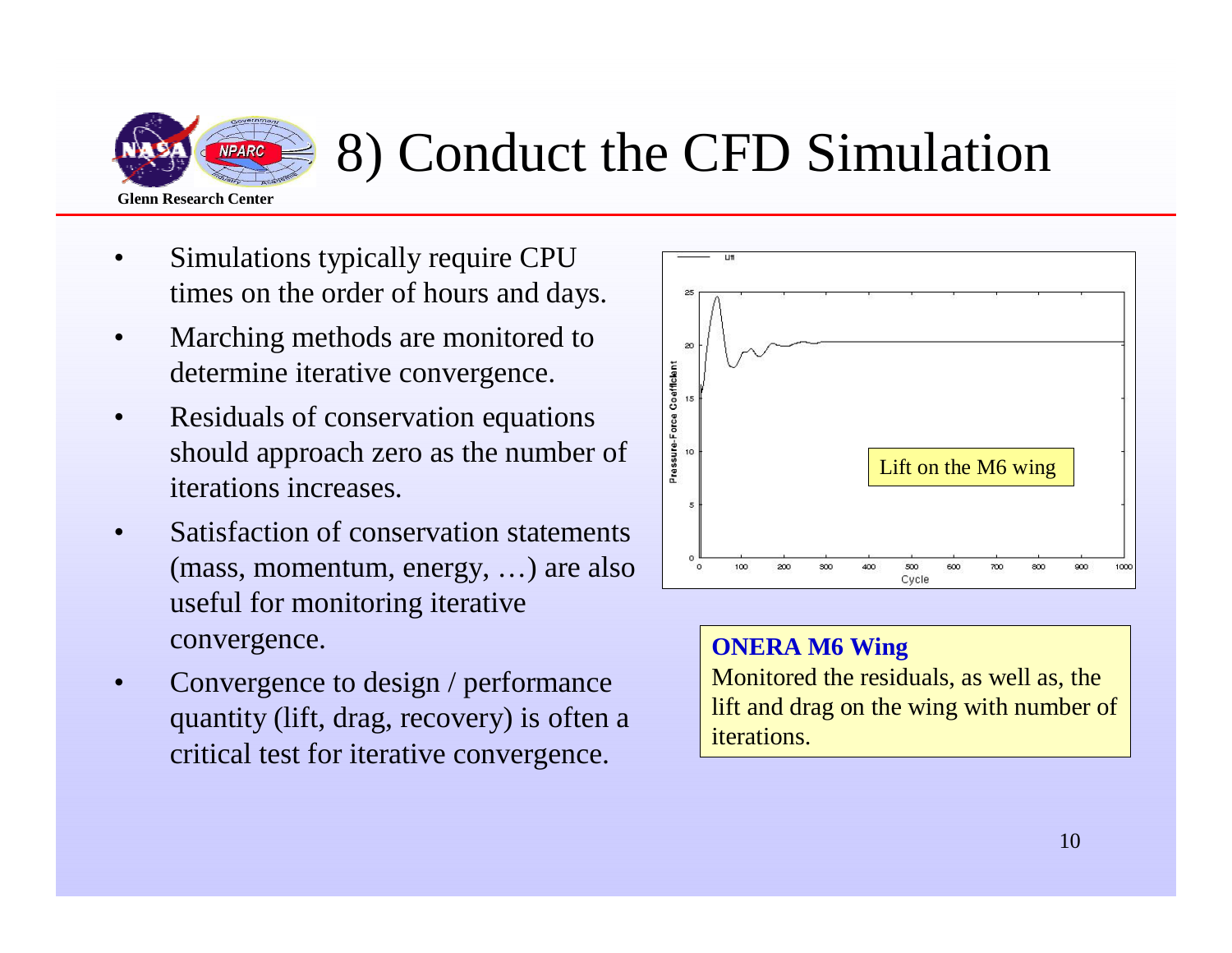

### 9) Examine and Process the CFD Results

#### Visualization:

- • View flow properties (Mach, pressure, vectors) to get overall view of flow (CFD: Colorful Fluid Dynamics).
- • Various packages: Fieldview, Ensight, TecPlot, CFPOST.

#### Solution Processing:

• Extract data (lift, drag, recovery, spillage, etc…) useful for iterative convergence monitoring and engineering design (CFPOST).

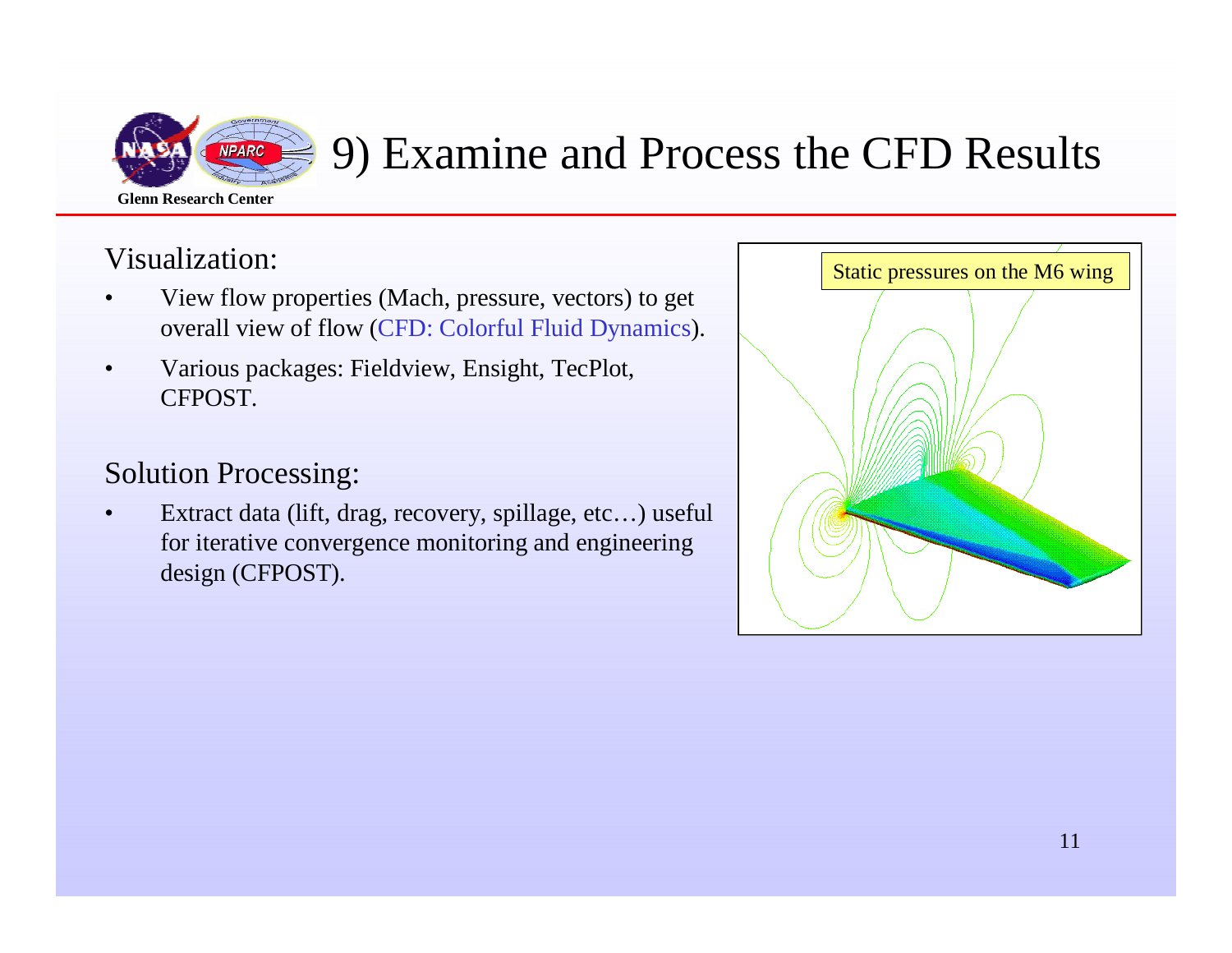

## 10) Further Analysis?

Once a simulation has reached iterative convergence and the results examined and processed, there may be various reasons to make changes and continue with another simulation:

- • Change of physical model parameters to examine sensitivity. Turbulence model / parametersGas / chemistry model
- • Change of numerical algorithm parameters to examine sensitivity.
	- Implicit or explicit methodTime step parameters
	- Numerical flux parameters
- •Change or refine the grid to examine grid sensitivity.
- •Change the geometry as part of design parametric study.
- •Change initial solution to examine iterative convergence.